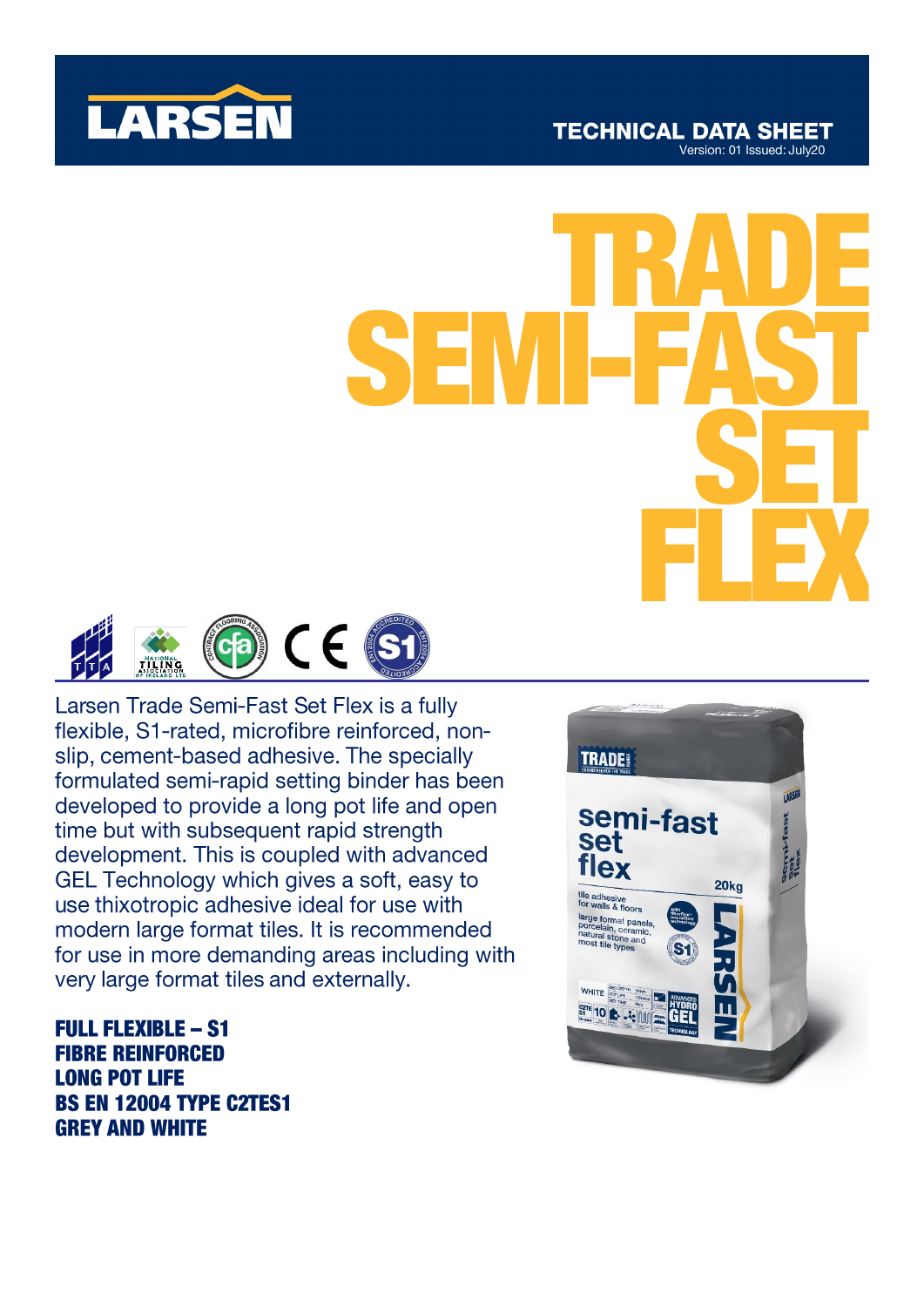

# **TECHNICAL INFORMATION**

| <b>PRODUCT INFORMATION</b>                  |                                                                                                                          |
|---------------------------------------------|--------------------------------------------------------------------------------------------------------------------------|
| <b>FORM:</b>                                | Powder                                                                                                                   |
| <b>STANDARD COLOUR(S):</b>                  | <b>White or Grey</b>                                                                                                     |
| <b>HAZARD INFORMATION:</b>                  | <b>IRRITANT - Consult Safety Datasheet before use</b>                                                                    |
| <b>CLEANING:</b>                            | Clean tools, equipment etc. using warm water.<br>Mechanical means are necessary when the product has set.                |
| <b>PACKAGING:</b>                           | 20kg multiwall, sealed paper sacks                                                                                       |
| <b>STORAGE CONDITIONS:</b>                  | Store in sealed containers in dry conditions, protected from extremes of temperature                                     |
| <b>SHELF LIFE:</b>                          | 6 months in unopened manufacturer's packaging                                                                            |
| <b>APPLICATION INFORMATION</b>              |                                                                                                                          |
| <b>MIX PROPORTIONS:</b>                     | Mix 20 kg powder with approx. 4.4 -5.5L water depending on application                                                   |
| <b>POT LIFE:</b>                            | Approx. 120min @ 20°C                                                                                                    |
| <b>SETING TIME:</b>                         | Approx. 4-5 hours @ 20°C                                                                                                 |
| <b>APPLICATION TEMPERATURE:</b>             | +5 $\mathrm{^{\circ}C}$ to +30 $\mathrm{^{\circ}C}$                                                                      |
| <b>BED THICKNESS:</b>                       | 3-12mm (up to 20mm in small isolated areas)                                                                              |
| <b>TIME TO TRAFFIC:</b>                     | Grout after 6 hours<br>Light Foot Traffic after 6 hours<br>Full Traffic after 12 hours<br>(depending on site conditions) |
| <b>COVERAGE:</b>                            | Approx 4kg/m <sup>2</sup> @ 3mm bed                                                                                      |
| PERFORMANCE INFORMATION                     |                                                                                                                          |
| <b>TENSILE ADHESION</b><br><b>STRENGTH:</b> | $\ge$ 1MPa under all test conditions                                                                                     |
| <b>OPEN TIME:</b>                           | $\geq 30$ min                                                                                                            |
| <b>SLIP:</b>                                | $≤0.5mm$                                                                                                                 |
| <b>TRANSVERSE DEFORMATION:</b>              | $\geq$ 2.5mm                                                                                                             |
| <b>CLASSIFICATION:</b>                      | EN12004 Type C2 TE S1                                                                                                    |